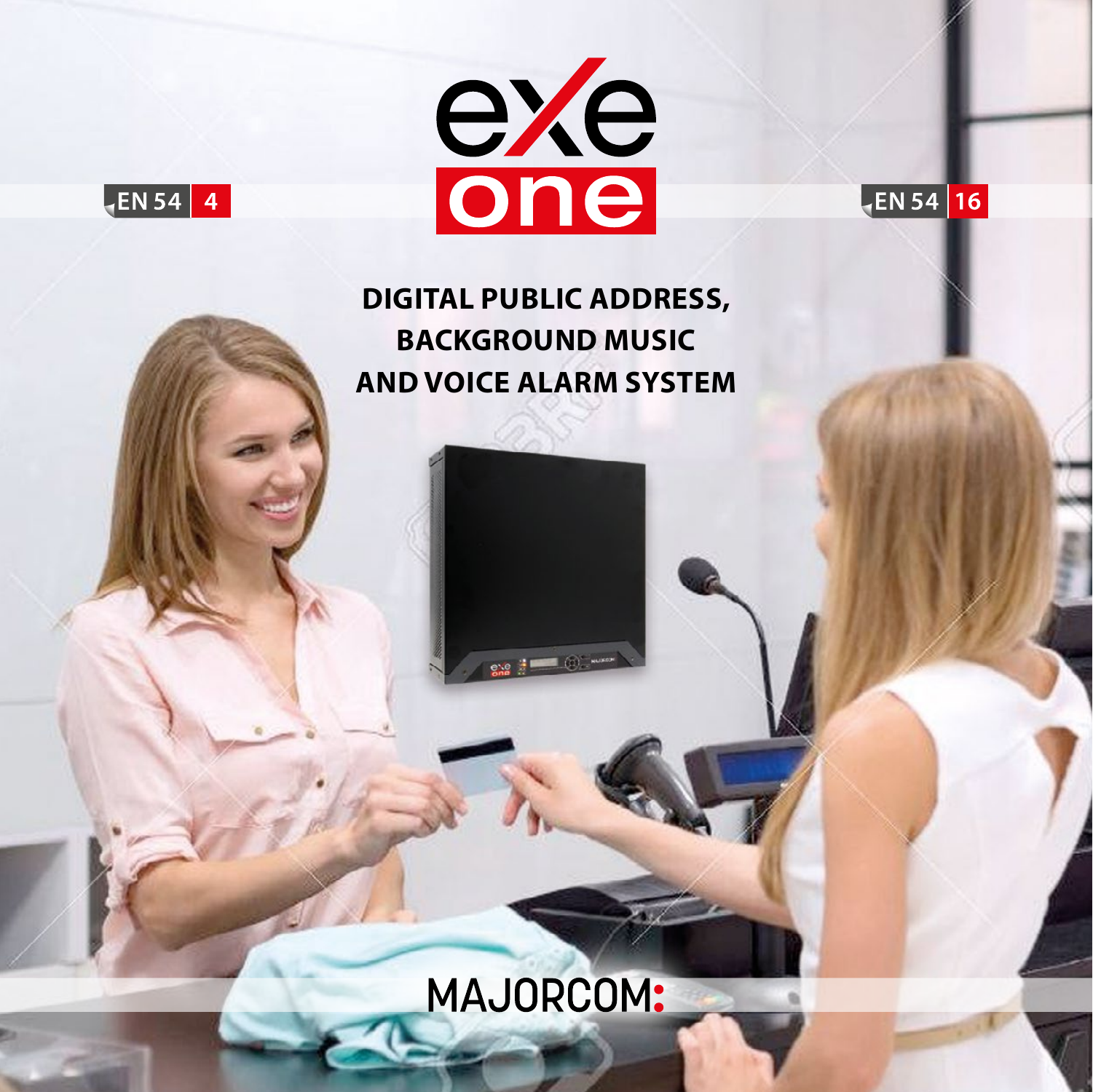**• EXEONE** is a complete **EN 54-16** certified public address, background music and voice alarm system that includes an integrated **EN 54-4** battery charger in the same device.

**• EXEONE** has an innovative **Wall & Rack design**  that allows it to be mounted on both the wall and the rack, according to the needs of each project. It is specifically designed for small and medium installations.

# **exercise COMMANDER IL ÉVOLUE SUR TOUS LES PLANS !**





**•** The **EXEONE** system is very **easy to install and configure**, without the need for external applications, and it integrates perfectly with third-party technologies.

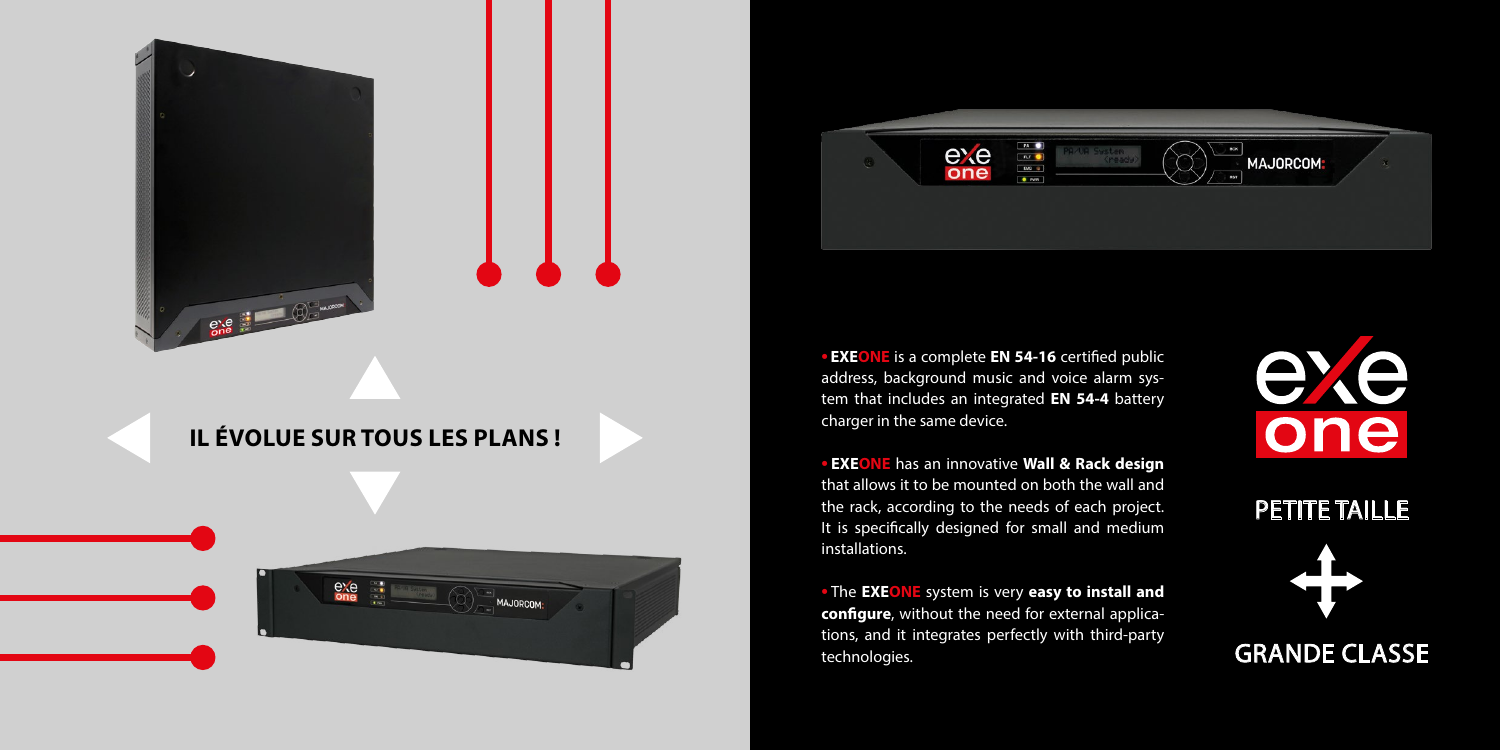

# **MAIN UNIT 2 x 500 W**

EN 54-16 certified system, with EN 54-4 integrated battery charger and holder

Wall & Rack design, suitable for 19" rack or wall mounting

All-in-one and extremely compact unit

Plug & Set mode, easy to install, configure and maintain

Reliable and safe in any situation

With the **EXEONE** system any kind of installation can access to cutting edge features in public address, background music and voice alarm systems. The **EXEONE** unit is certified under the EN 54-16 international standard, and its battery charger and holder are EN 54‑4 certified.

**EXEONE** has two class D amplifiers up to 500W power and one backup amplifier. With 6 outputs/zones, 3 analogic audio inputs and an expandable digital 6x6 audio matrix, **EXEONE** offers great versatility to fit into small and medium installations.

There is no need to use external applications to make **EXEONE** fully operational without delay, integrating at ease with third-party technologies. Installation, startup and maintenance of a **EXEONE** system are very easy, saving both time and costs.

The **EXEONE** system has been designed and developed down to the last detail. Its innovative Wall & Rack design allows it to be mounted on both wall and 19" rack and adapts smoothly to any space requirements in all kind of installations.

### **GUARANTEED BY INTERNATIONAL CERTIFICATIONS**



## **TOP FUNCTIONALITY**



### **CONFIGURATION AND START-UP WITHOUT EFFORT**



**MINIMALIST AND COMPACT**